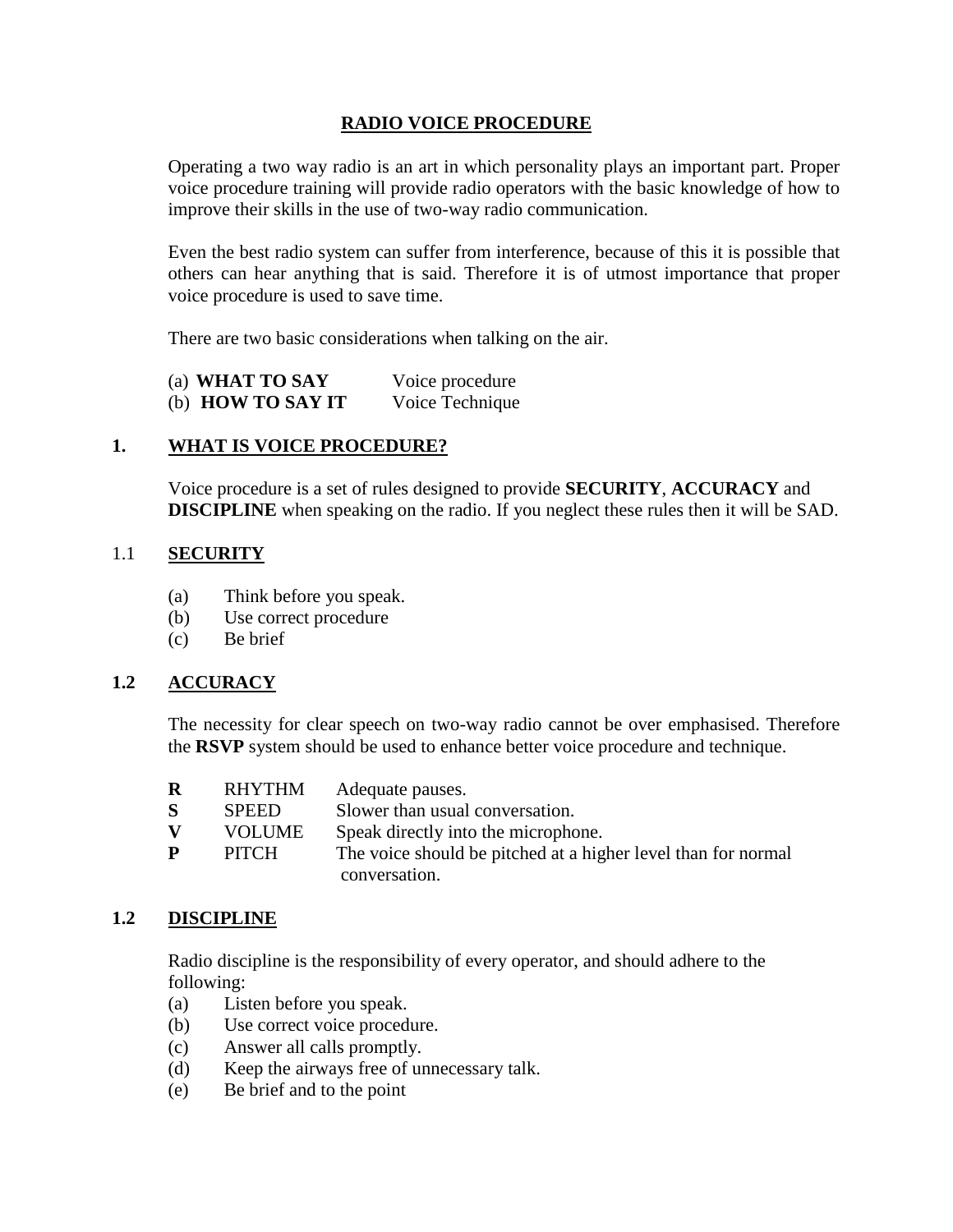# **2. PROWORDS**

Prowords are used to indicate specific meaning that replaces abbreviated sentences or phrases. They are standard, easily pronounced words, which have been assigned special meanings and can speed up message handling on radio networks reducing the chance of an error being introduced into a message.

| <b>Word or Phrase</b> | <b>Meaning</b>                                                                                                |  |  |  |
|-----------------------|---------------------------------------------------------------------------------------------------------------|--|--|--|
| Affirmative           | Normally used when a question is asked and the reply is YES                                                   |  |  |  |
| Break, Break,         | Interruption to a transmission                                                                                |  |  |  |
| Disregard             | This transmission has been made in $error - ignore$                                                           |  |  |  |
| <b>EMERGENCY</b>      | Only to be used when there is 'grave or imminent danger to life'. Immediate                                   |  |  |  |
| <b>EMERGENCY</b>      | assistance is required                                                                                        |  |  |  |
| Figures               | Numbers to follow                                                                                             |  |  |  |
| Go ahead              | I am ready to copy your message                                                                               |  |  |  |
| I spell               | Next word will be spelt out using the phonetic alphabet                                                       |  |  |  |
| I say again           | I am repeating my transmission or portion requested                                                           |  |  |  |
| Negative              | Normally used when a question is asked and the reply is NO.                                                   |  |  |  |
| Out                   | End of transmission, no answer is required or expected                                                        |  |  |  |
| Over                  | Invitation to transmit                                                                                        |  |  |  |
| Roger                 | Message was received and understood. Can be used with the words over or out                                   |  |  |  |
| Roger so far          | Confirm parts of long message before continuing with rest of message                                          |  |  |  |
| Say again             | Repeat all of your last transmission                                                                          |  |  |  |
| Say all after         | Repeat all after a certain word or key phrase                                                                 |  |  |  |
| Say all before        | Repeat all before a certain word or key phrase                                                                |  |  |  |
| Standby               | Wait for a short period and I will get back to you.                                                           |  |  |  |
| Sitrep                | Means a situation report at your location                                                                     |  |  |  |
| Wait over             | Wait for a short period and I will get back to you                                                            |  |  |  |
| Wait out              | The waiting period is longer than "wait over" I will call you as soon as possible                             |  |  |  |
| Wrong                 | Indicates an error has been made and the message will be repeated from the last<br>correctly transmitted word |  |  |  |

# **Standard Words and Phrases**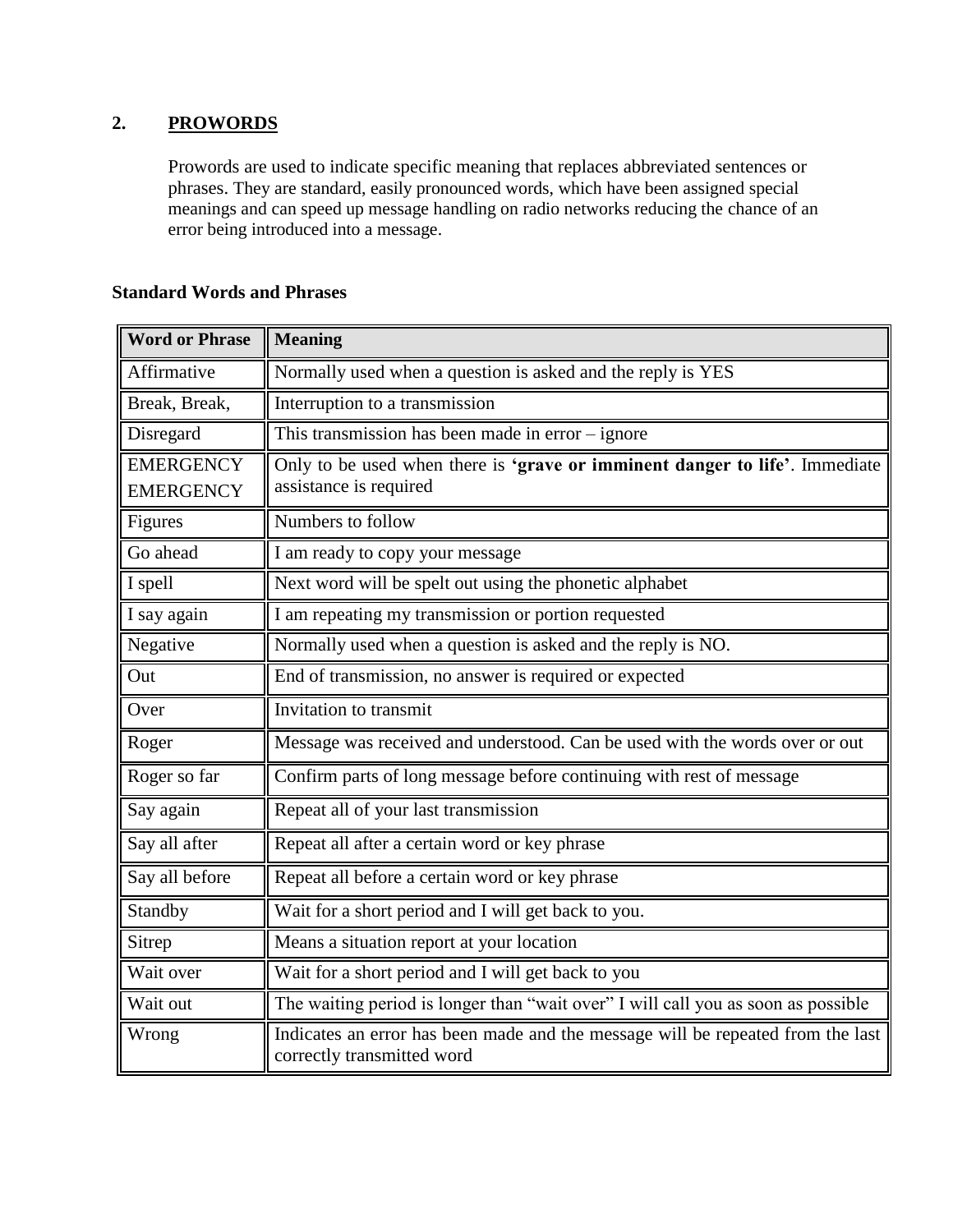### **Phonetic Alphabet**

Just as in normal conversations, when someone has difficulty understanding an unfamiliar word or name, the best way to get it across is to spell it.

Therefore the only difference over a two-way radio system is these words are spelt phonetically to avoid confusion.

Example: ETA should be spoken as - Echo Tango Alpha.

Since many letters sound the same, phonetic alphabets have been developed to allow communicators to spell without confusion. The phonetic alphabet used by Hams is the same as used by the military services, aviation facilities and mariners worldwide.

|                | <b>Phonetic</b> | <b>Spoken As</b>   |              | <b>Phonetic</b> | <b>Spoken As</b>   |
|----------------|-----------------|--------------------|--------------|-----------------|--------------------|
| $\mathbf{A}$   | Alpha           | <b>AL FAH</b>      | $\mathbf N$  | November        | <b>NO VEM BER</b>  |
| $\bf{B}$       | <b>Bravo</b>    | <b>BRAH VOH</b>    | $\mathbf{O}$ | Oscar           | <b>OSS CAH</b>     |
| $\mathbf C$    | Charlie         | <b>CHAR LEE</b>    | $\mathbf{P}$ | Papa            | PAH PAH            |
| D              | Delta           | <b>DELL TAH</b>    | Q            | Quebec          | <b>KEH BECK</b>    |
| E              | Echo            | <b>ECK OH</b>      | $\mathbf{R}$ | Romeo           | <b>ROW ME OH</b>   |
| $\overline{F}$ | Foxtrot         | <b>FOXS TROT</b>   | S            | Sierra          | <b>SEE AIR RAH</b> |
| G              | Golf            | <b>GOLF</b>        | T            | Tango           | <b>TANG GO</b>     |
| H              | Hotel           | <b>HOH TELL</b>    | U            | Uniform         | YOU NEE FORM       |
| $\mathbf I$    | India           | IN DEE AH          | V            | Victor          | <b>VIC TAH</b>     |
| $\mathbf{J}$   | Juliet          | <b>JEW LEE ETT</b> | W            | Whiskey         | WISS KEY           |
| K              | Kilo            | <b>KEY LOH</b>     | X            | X-ray           | <b>ECKS RAY</b>    |
| L              | Lima            | <b>LEE MAH</b>     | Y            | Yankee          | YANK KEY           |
| $\mathbf{M}$   | Mike            | <b>MIKE</b>        | Z            | Zulu            | ZOO LOO            |

## **SIGNAL REPORTING**

## **3**. **THE R-S-T SYSTEM**

The International Telecommunication Union (ITU) dictates the standard of reporting signal readability strength and tone. This system for HF operation has three scales for SSB operation,  $1 - 5$  for readability and  $1 - 9$  for strength and tone. The tone report is used only for Morse code operations.

Whenever an initial radio check call is made the receiving station needs to inform the other station making the request how the receiving signal is being heard. To do this the following scale should be used.